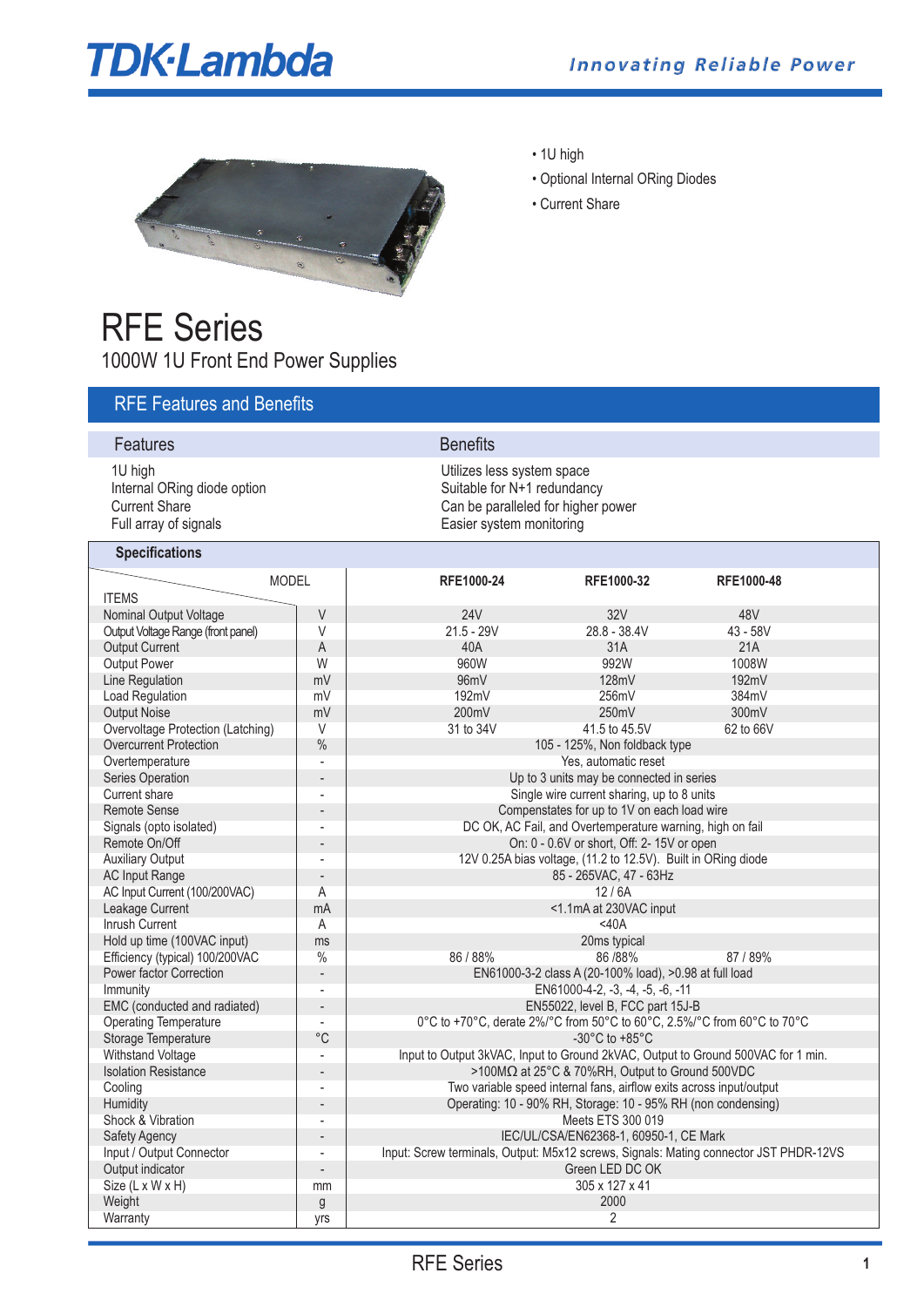

## **Outline Drawing RFE Series**



 $J1 - 7$ 

 $J1 - 9$ 

CURRENT SHARE

CURRENT SHARE

 $J1 - 2$ 

 $J1 - 4$ 

 $+12V$  AUX